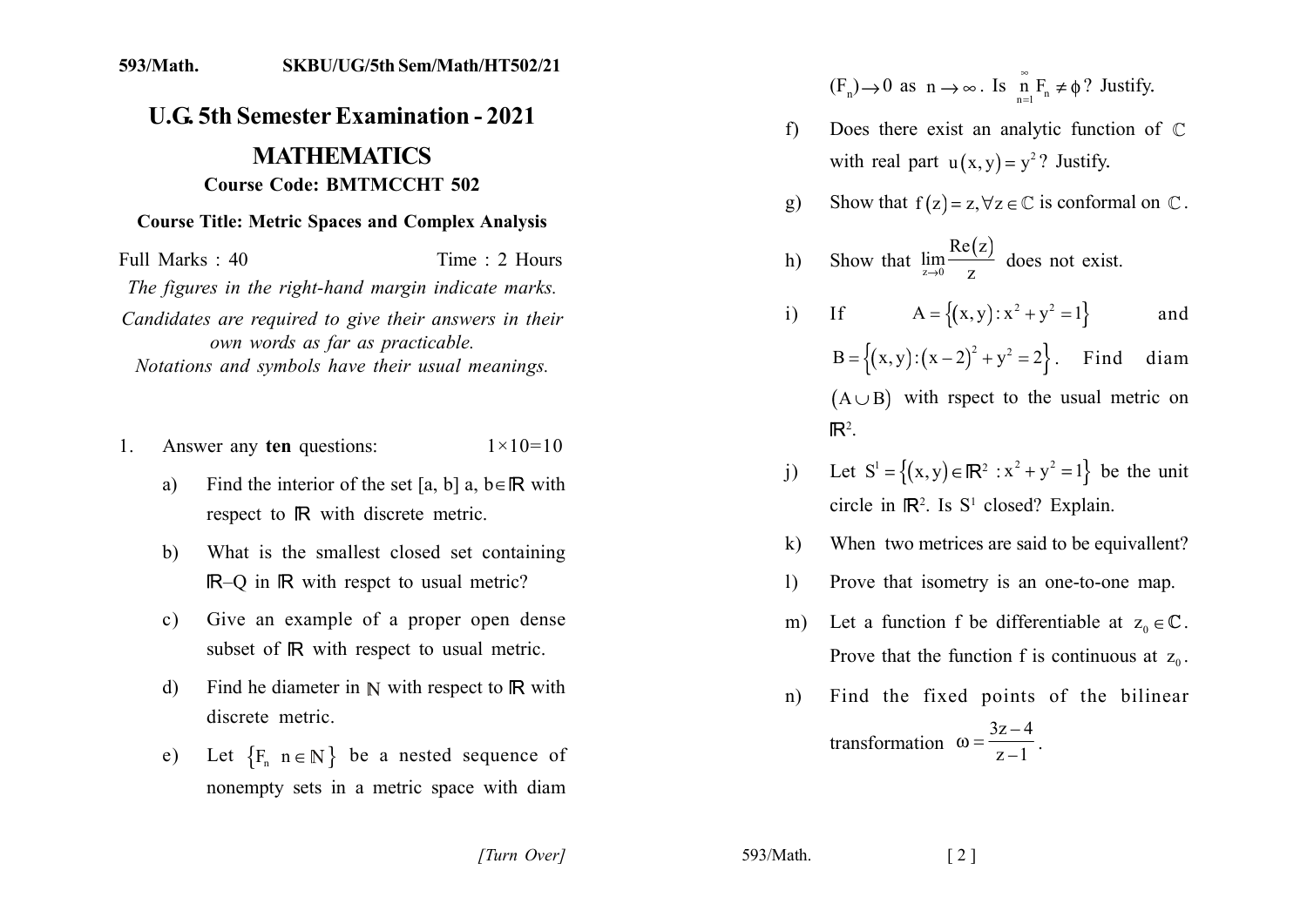Find the radius of convergence of the power  $\Omega$ 

series 
$$
\sum \left(\frac{n+r}{n}\right)^{n^2} z^n.
$$

- Answer any five questions:  $2.$  $2 \times 5 = 10$ 
	- Show that  $d(x, y) = |x^4 y^4|, \forall x, y \in \mathbb{R}$  is not a  $a)$ metric on IR.
	- the diameter of the set  $b)$ Find  $\{(x, y): 0 < x < 1, y = e^x\}$  with respect to  $\mathbb{R}^2$ with usual metric.
	- Draw the closed ball centre at  $(0, 0)$  radius 1  $c)$ with respect to  $\mathbb{R}^2$  with metric,  $d((x_1, y_1), (x_2, y_2)) = max { |x_1 - x_2|, |y_1 - y_2| }$  $\forall (x_1, y_1), (x_2, y_2) \in \mathbb{R}^2$ .
	- Show that  $f(z) = Re(z), \forall z \in \mathbb{C}$  is nowhere  $\mathbf{d}$ differentiable but everywhere continuous on  $\mathbb{C}$ .
	- Show that Cantor's intersection theorem does  $e)$ not hold for the family of open intervals.
	- Three complex numbers  $z_1$ ,  $z_2$ ,  $z_3$  are such  $f$ that  $z_1 + z_2 + z_3 = 0$  and  $|z_1| = |z_2| = |z_3|$ . Prove that they represent the vertices of and equilateral triangle.
- Show that  $w = iz + i$  maps half plane  $x>0$  into  $g)$ half plane  $v > 1$ .
- Show that the function  $f(z) = \overline{z}$  is non-analytic  $h)$ everywhere in  $\mathbb{C}$ .
- Answer any two questions:  $5 \times 2 = 10$  $3<sub>1</sub>$ 
	- Let  $(Y, d')$  be a subspace of a metric space a)  $(X, d)$ . Then prove that a set ACY is open in  $(Y, d')$  if and only if there exists an open set G in  $(X, d)$  such that  $A = G \cap Y$ . 5
	- Prove that if a power series  $\Sigma a_n z^n$  $h)$  $\mathbf{i}$ converges when  $z = z_1 (\neq 0)$ , then it is absolutely convergent for every value of z such that  $|z| < |z_1|$ .
		- Find the radius of convergence of power  $\overline{11}$ series

$$
\sum_{n=1}^{\infty} a_n z^n
$$
 where  $a_n \begin{cases} 0, & \text{if } n \text{ is even} \\ n, & \text{if } n \text{ is odd} \end{cases}$ .  
3+2=5

Prove that every separable metric space is  $\mathbf{c}$ ) second countable. 5

593/Math.  $\begin{bmatrix} 3 \end{bmatrix}$  [Turn Over]

593/Math.

 $\lceil 4 \rceil$